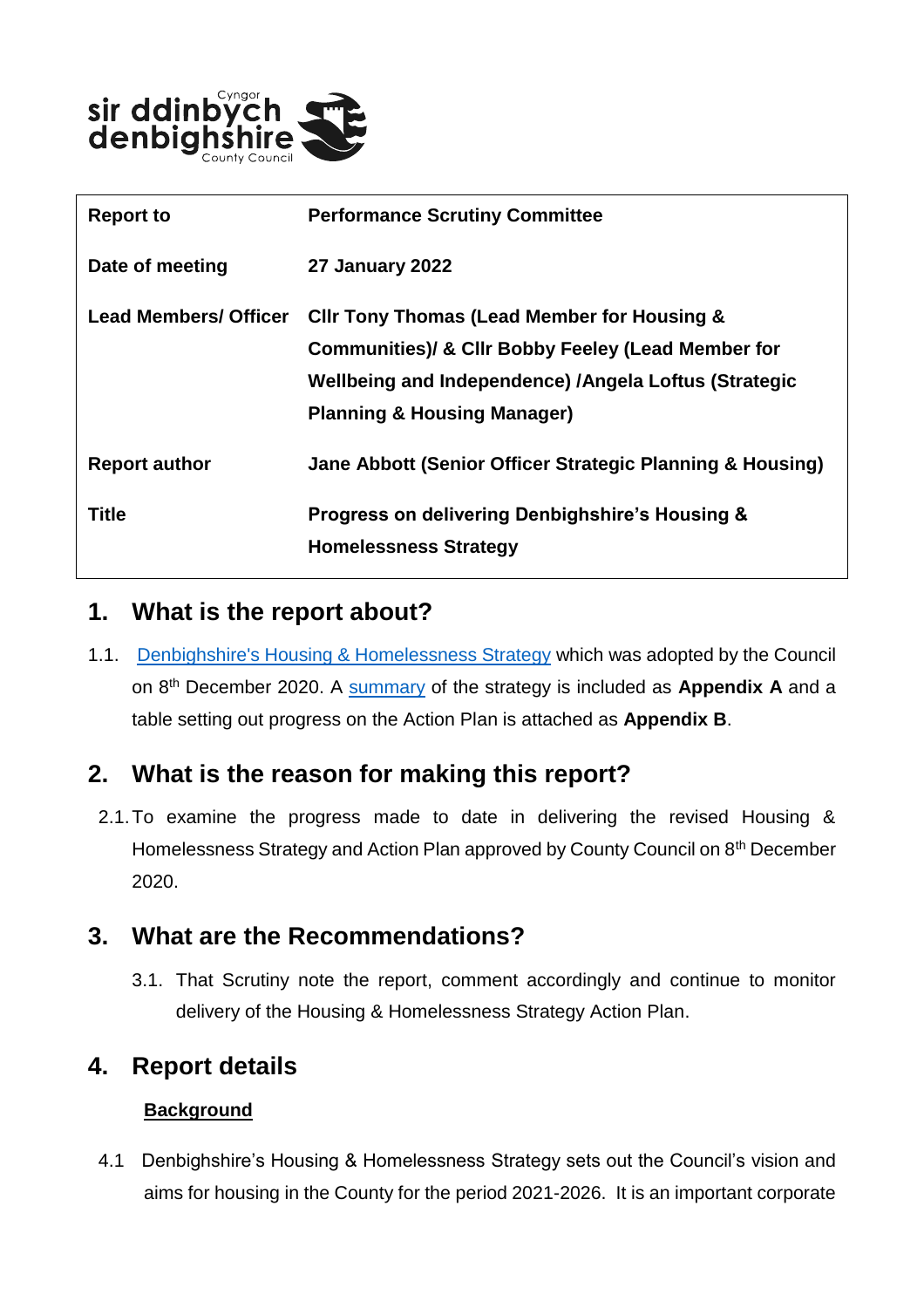document for the Council and provides the framework for all Council housing and homelessness related functions (private & public). The Strategy is set within the framework of the Corporate Plan as detailed in 5.1 and sits alongside the Local Development Plan (LDP)**.** The Strategy identifies 6 "Themes" which are priority areas for action to be targeted:

- More homes to meet local need and demand;
- Creating a supply of affordable homes;
- Ensuring safe and healthy homes;
- Preventing & ending homelessness in Denbighshire
- Homes and support for vulnerable people;
- Promoting and supporting communities.
- 4.2 Delivery of the Action Plan is overseen by the Strategic Housing & Homelessness Group (SHHG), which is jointly chaired by the Lead Members Cllrs Tony Thomas and Bobby Feeley who have responsibility for delivering the Housing & Homelessness Strategy. Membership of the Group comprises those Lead Members with responsibility for an area of housing or homelessness within their portfolios, relevant Heads of Service and the Strategic Planning & Housing Manager.
- 4.3 The Group meets quarterly and monitors and reviews progress, with input from the various Heads of Service and officers involved with delivering individual actions. Any potential issues in meeting targets are identified at the earliest opportunity. The Group also oversees the allocation of Social Housing Grant (SHG) which is awarded annually by Welsh Government to help bring forward affordable housing development by Housing Associations and Local Authorities and is currently around £7 million per annum. This funding is managed locally by the Council.
- 4.4 The Strategy is accompanied by a 40-point Action Plan. It sets out in more detail the responsibilities of the various relevant teams within the Council and how we work with partners to help to realise the Council's vision for housing and homelessness. The Strategy is a living document and actions are added as work progresses and others are completed. The Housing & Homelessness Strategy has a five-year lifespan (2021 – 2026) and will need to be reviewed by 2026.

#### **Key areas of progress**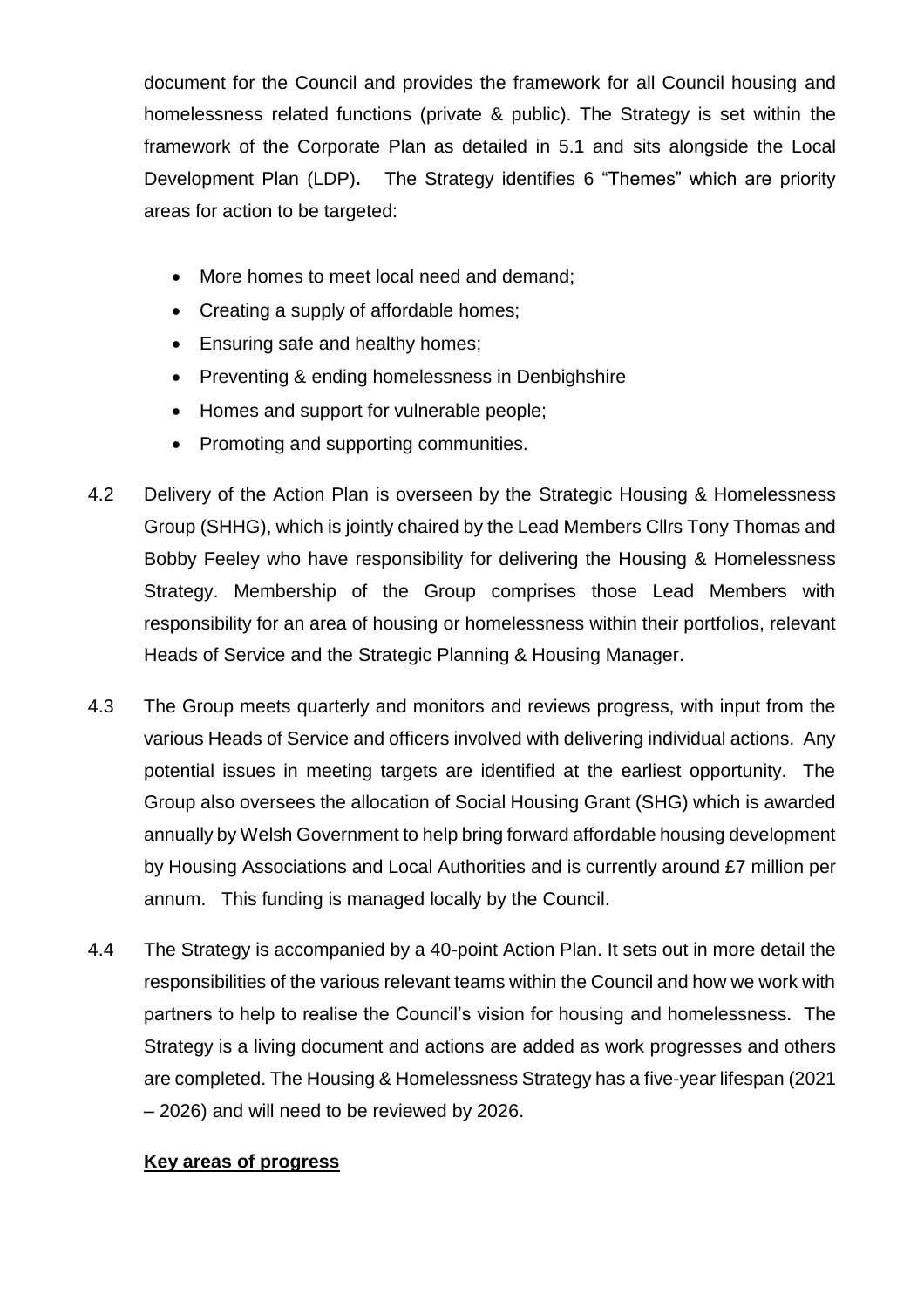- 4.5 The Action Plan has been monitored at each SHHG meeting although it was recognised that due to the fact the Strategy was newly adopted and there have been restrictions in working practice because of the pandemic, work would be limited at the outset, detailed reviews of the themes began in quarter three. The first three themes have been reviewed. Highlights of what has been achieved from these themes are:
	- Record number of housing scheme completions of 439 new homes contributing to the highest annual affordable housing outturn achieved by DCC of 174 affordable units.
	- Launch and promotion of the Empty Homes Matching Service, which has generated positive interest.
	- A draft approved by Cabinet and submitted to Welsh Government of the Gypsy & Traveller Accommodation Needs Assessment.
	- DCC have the first time this year accessed Social Housing Grant (SHG) £1.4 million ring-fenced for 2021/22 and access to bid for a share of £7 million SHG funding for 2022/23 & 2023/24
	- Work has begun on the first new build Council dwellings, in Prestatyn and Denbigh which are expected to be completed by April 2022.
	- Development of draft Council Housing Asset Strategy defining the aspirations for the Authority for development and maintenance including zero carbon commitments
	- Reviewed DCC stock portfolio to assess viability for repurposing to meet future housing needs.
	- DCC have taken a lead in improving SHG funding monitoring with Welsh Government – simplifying monitoring and reporting and improving analysis of Housing Provision across Wales.
	- Detailed information on needs provided for planning applications to assist with decision making.
	- Rent Smart Wales has been successfully implemented in Denbighshire
	- Inspection of all properties which are identified by the Homelessness team for citizens, prior to tenancies being taken up
	- Development of fines policy and procedure for serial non-engagement and non-compliance of Minimum Energy Efficiency Standards (MEES)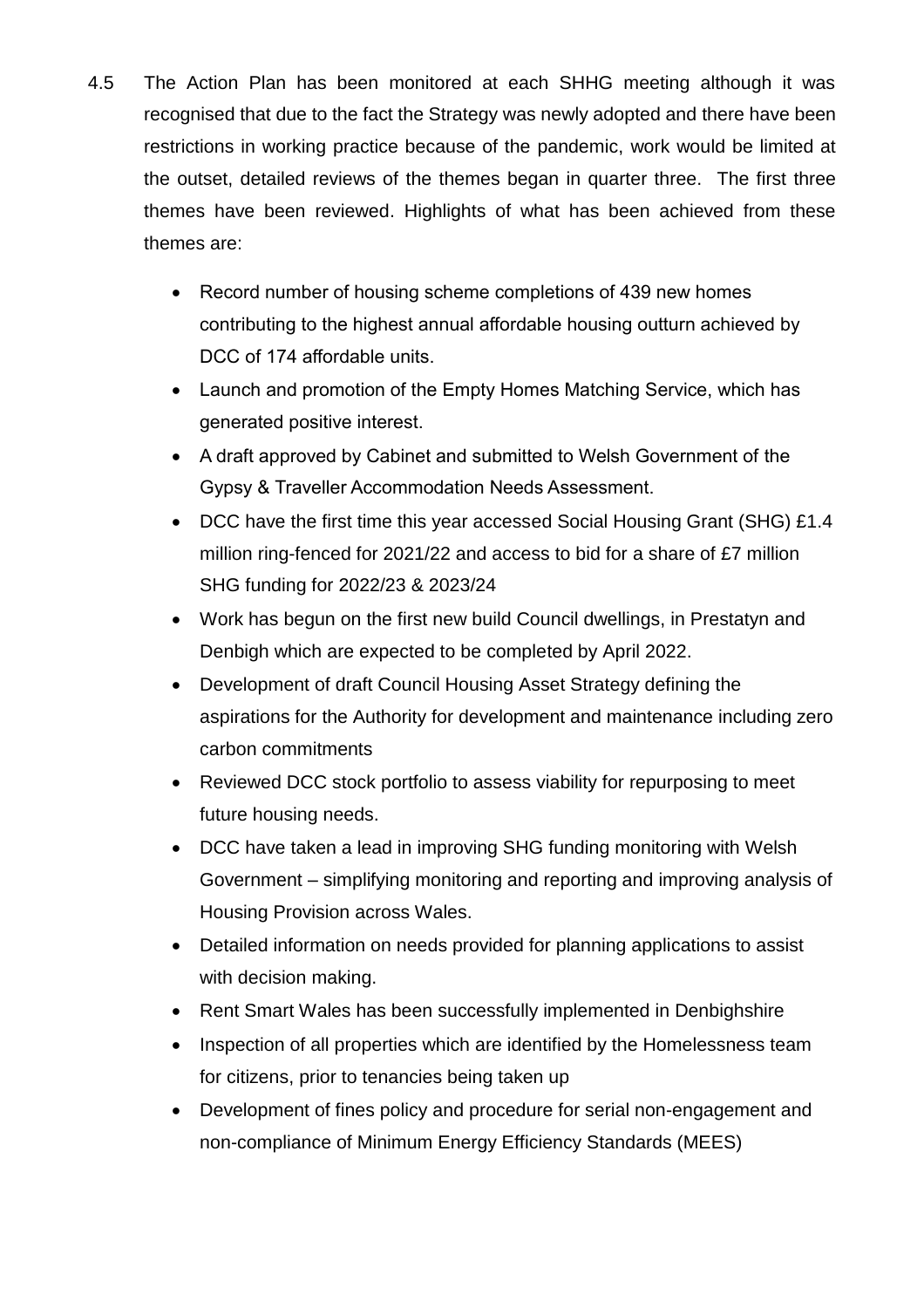- Additional Licensing of HMO's scheme extended to include Prestatyn, Denbigh and Llangollen
- Developed a new Housing Revenue Account Borrowing Strategy which takes into account the changes in permitted borrowing levels and capping to maximise opportunities for housing development and maintenance programmes;
- Developed 30-year business plan incorporating new development and capital maintenance programmes
- 4.6 Of the 40 actions identified, 9 have been embedded in operational delivery as 'business as usual', 23 actions are on track to be delivered within the set time scales, there is some minor slippage on 8 actions in accordance with the original deadlines set, which is due to the impact of Covid-19. This has restricted the Welsh Housing Quality Standards maintenance programme, for example to outside works or in the case of the replacement Local Development Plan affected consultation and evidence gathering requirements but all now have amended deadlines and plans in place to complete them, the remainder are all on track for delivery within the deadlines agreed.
- 4.7 Theme four which deals with homelessness in Denbighshire will be reviewed in detail at the March 2022 SHHG meeting, however some actions are already well on the way to be completed such as:
	- The acquisition of a building to provide temporary homelessness accommodation for families in Denbighshire
	- Review of the Housing Support Grant to ensure different levels of support are available for a variety of needs.
	- Integrating the Housing First programme into the Homelessness Support Pathway
- 4.8 Theme five Homes and support for vulnerable people and theme six Promoting and supporting communities will be reviewed at the June 2022 meeting. Actions already achieved include:
	- Awel Y Dyffryn Extra Care facility in Denbigh completed
	- 'Own front door' scheme set up on the new build site in Meliden, providing homes for 4 adults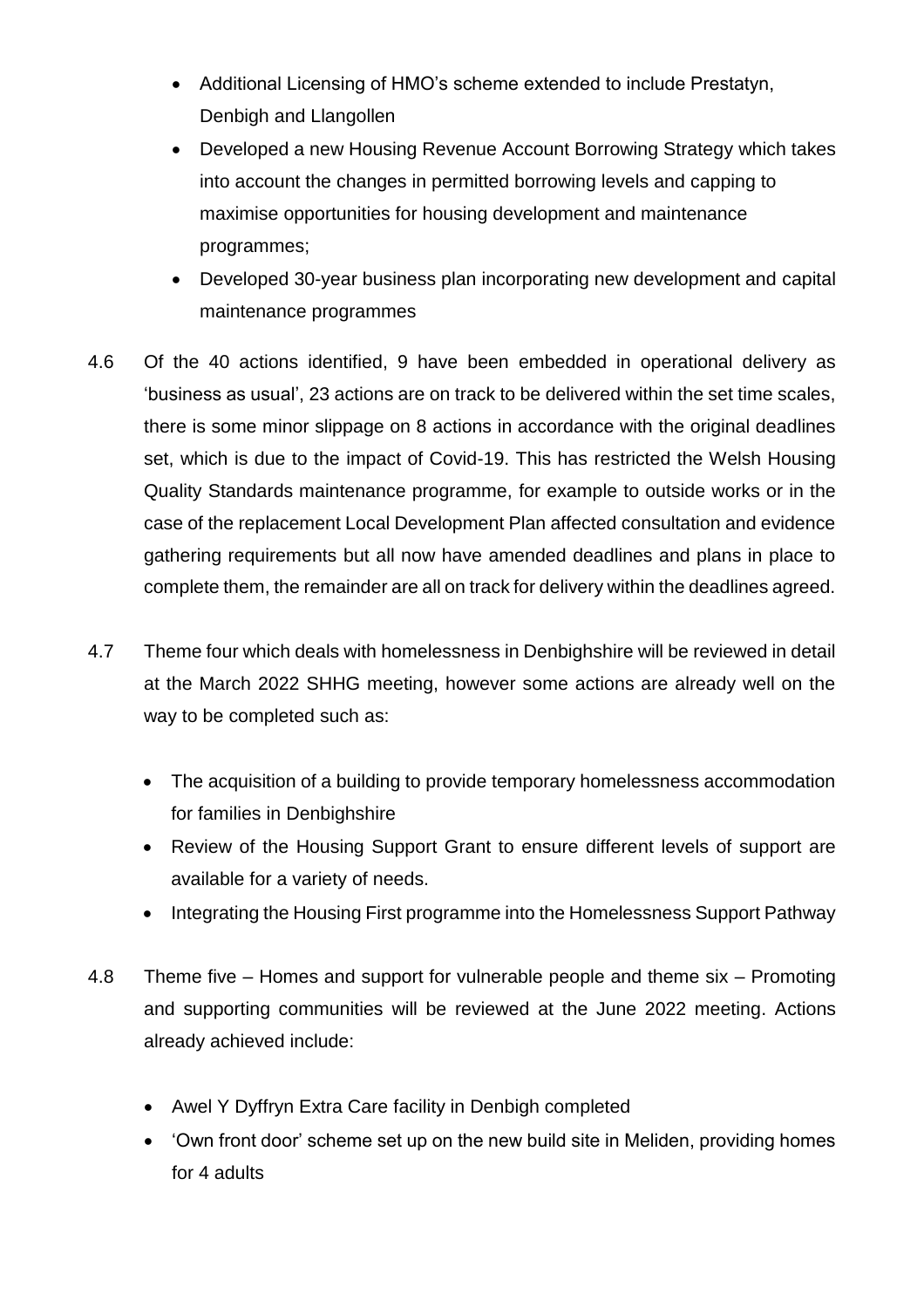- Tenant Engagement Strategy developed and implemented
- SARTH administration of the partnership reviewed
- 4.9 The main challenges experienced in delivering the Strategy are connected to the response to Covid-19 crisis. The Local Development Plan will require consultation and consideration of the long term impact of the pandemic on housing requirements. Delays to the LDP will have a knock on effect to other work which is dependent on the LDP & site availability. The decarbonisation of social housing stock in response to climate change, is subject to the allocation of additional grant funding to achieve. The change in methodology by Welsh Government has hampered the development of the new Local Housing Market Assessment.
- 4.10 It can be seen from the attached action plan that progress is being made on the Housing & Homelessness Strategy and it is supporting the Council's Corporate priorities.

### **5. How does the decision contribute to the Corporate Priorities?**

5.1. The six themes of the Housing and Homelessness Strategy detailed in **Appendix A** contribute to the following Corporate priorities - housing, environment, young people and resilient communities.

### **6. What will it cost and how will it affect other services?**

6.1. The costs of the projects are closely monitored. All costs will be kept within budget – ours and those of our partners.

### **7. What are the main conclusions of the Well-being Impact Assessment?**

7.1. A Well-being Impact Assessment was undertaken for the Housing and Homelessness Strategy but is not required for this report as it presents an update on progress.